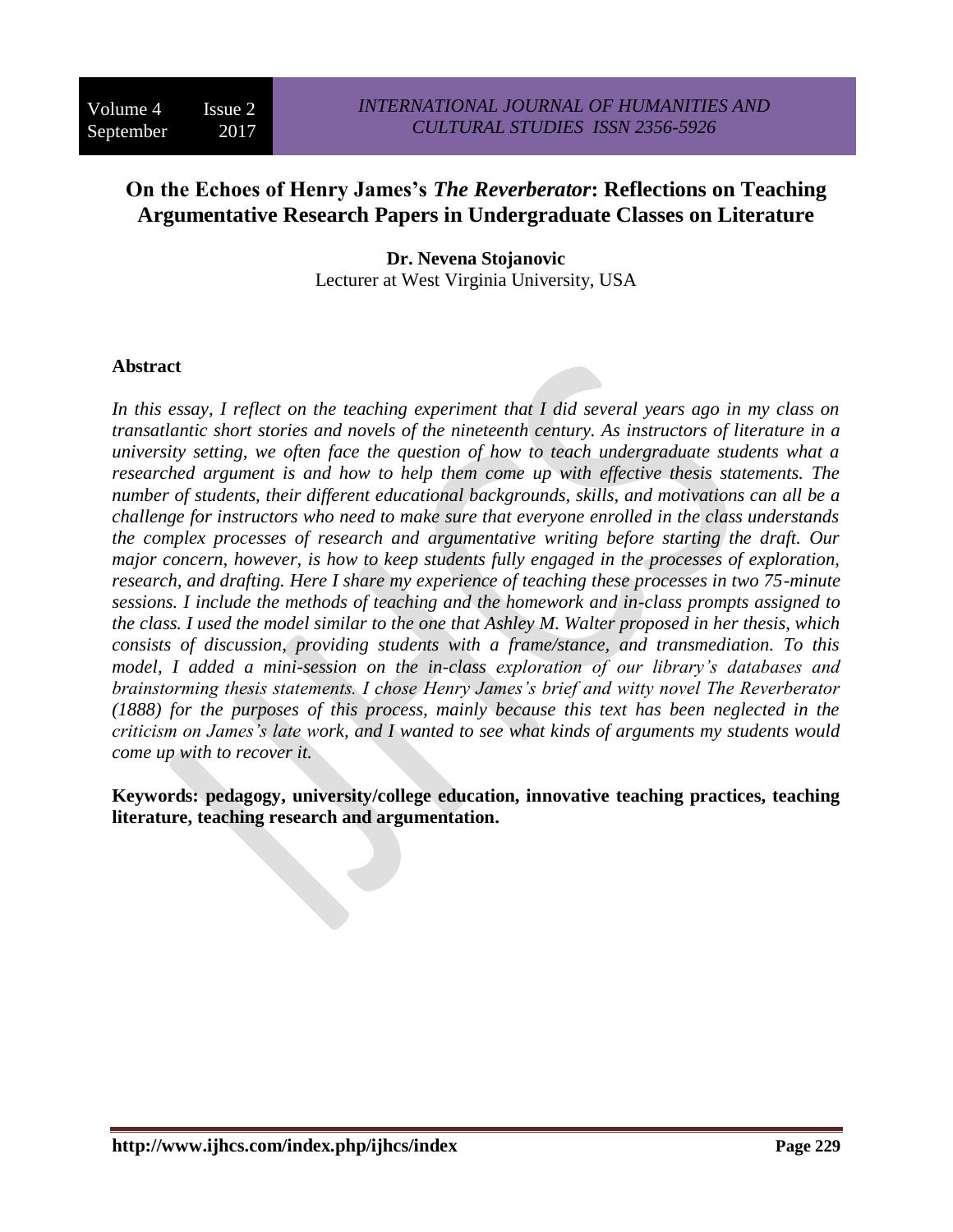As instructors of literature in a university setting, we often face the question of how to teach undergraduate students what an argumentative research paper is and how to help them come up with thesis statements that promise something new and provocative to the reader. Since I teach in a public research university, where there are up to 40 students in classes on literature, my challenge has been how to help every student in class—both literature and non-literature majors—understand the process of moving from the mere close reading to combining it with various theoretical and critical frameworks, with the purpose of shedding new light on the author's rendering of the themes. The number of students, their different educational backgrounds, skills, and motivations can all be a challenge for instructors who need to make sure that everyone enrolled in the class understands the complex processes of research and argumentative writing before starting the draft. Moreover, classes that last for either 50 or 75 minutes, depending on the assigned three-day or two-day weekly schedules, do not leave much space for experimentation, so we must ensure that the activities done in class really help students understand and practice new concepts so that they can apply them effectively in their essays.

Several years ago, I was in such a situation. I was assigned to teach a class on short story and novel, and since transatlanticism is one of my areas of interest, I themed the course "Short Story and Novel in Nineteenth-Century Great Britain and USA." This is a 100-level course, which means that it is introductory and that students should finish it with a sense that they have grasped the concepts of these two literary genres as well as methods for analyzing them and arguing about them. Throughout the semester, we were exploring transatlantic themes through discussions, comment cards, short responses to weekly questions, in-class exams, but the climax of our work was the final researched argument on a literary text in the syllabus. My challenge was how to effectively explain using the context in which the text was published, close reading of the text, literary criticism on it, and theoretical frameworks that we could apply in our analyses, with the purpose of making fresh arguments about the text. My crucial concern, however, was how to keep students fully engaged in all these important steps of the process. I taught the class twice a week, and each session lasted for 75 minutes, so I needed to cover all the segments of the process in one week in order to ensure that students can reflect on everything over the weekend and start experimenting with the texts that they have selected for the essay, which was due three and a half weeks later.

I was thinking for a while about what text to choose for explanation, illustration, and engagement in class, and I decided upon Henry James's brief novel *The Reverberator* (1888). Characterized as a *jeu d'esprit* by the author himself, this 142-page novel, which could easily be accessed and read via *The SUNY New Paltz Henry James Scholars' Guide*, seemed appropriate for the task at hand since it is not too long and since it is comic, so the students could finish reading it in one afternoon and fully engage in the tasks that I intended to assign. Moreover, this novel had been largely neglected in the criticism on James's late work, so I wanted to see what kinds of ideas my students would generate in order to recover the piece. For the pedagogical methods for teaching undergraduate students how to make arguments on literary texts, I used a model similar to the one that Ashley M. Walter proposed in her M.A. thesis. According to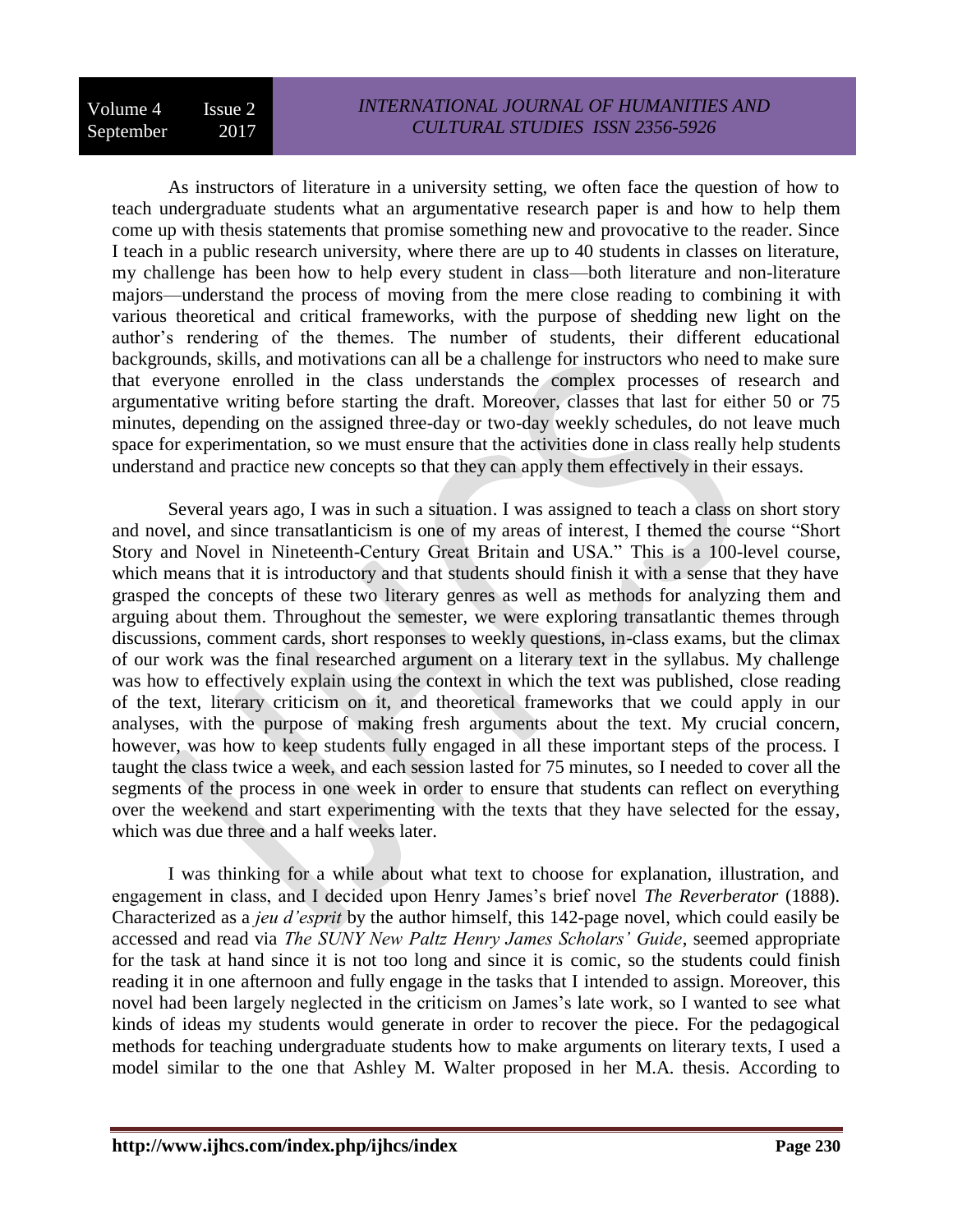## Walter:

Critical reading is dependent on student ability to think metacognitively and comprehend a text. Metacognition and comprehension are best supported by specific strategy instruction and through questioning. Once students can think and read critically they need to be supported in developing an interpretation of text. Three key categories surface when examining the best ways to support students toward an interpretation. These areas are discussion, using a frame or stance, and transmediation. (Abstract)

Since we met on Tuesdays and Thursdays, on Thursday of the week before we started the discussion of *The Reverberator*, I provided my students with the information about the cultural climate in which James published the novel and explained the frame/stance that they should bear in mind while reading it. Afterwards, I divided the class in six groups, assigning each one a task that they would have to complete prior to coming to the following session. My students knew what group they were members of, but they were supposed to work on the tasks individually over the weekend and share their ideas with their peers at the beginning of Tuesday's session. As a group, they were supposed to compile a list of answers and when asked, share it with the whole class. Each group was aware of the prompts assigned to the other groups, which helped them think about the themes of the novel while reading it. They all knew what our in-class activities would focus on, and if they had any fresh observations regarding the prompts assigned to the other groups, they could share them with us during the discussion.

# **Step One: Establishing the Context**

For the context in which James published the novel, I provided the information from James's letters since they are the most reliable sources for an analysis of his motives for writing and are usually cited by scholars as valuable material in the discussion of his oeuvre. I explained that in a letter to Robert Louis Stevenson, dated on July 31, 1888, just over a month after the *Macmillan Magazine* finished the serial publication of his comic novel *The Reverberator*, James criticized the popular press, particularly the *Daily News*, since it displayed "the lowest levels of Philistine twaddle" (3:240). This 1888 diatribe against the profanity of the well-known newspaper was largely motivated by the 1886 and 1887 press scandals that involved serious violations of different contemporary figures' privacies, even James's own. In the summer of 1887, Mrs. Sherman, James's acquaintance who once invited him for supper, sent a trivial account of their meal to American periodicals and even forwarded the published piece to James "as if [he] should be delighted to see it" (*Henry James Letters* 3:189). Such ugly episodes elicited James's aforementioned critique of the popular press, which gradually grew into his reflection on the overall state of Anglo-America, the cultural entity that he defined as a union of England and the United States as well as on his own role in that entity's reformation (*Henry James Letters* 3:244). In a letter to his brother William, dated on October 29, 1888, James explained that he "can't look at the English and American worlds, or feel about them, any more, save as a big Anglo-Saxon total, destined to such an amount of melting together . . . and that that melting together will come faster the more one takes it for granted" (3:244). The author believed that "Literature, fiction in particular, affords a magnificent arm for such taking for granted, and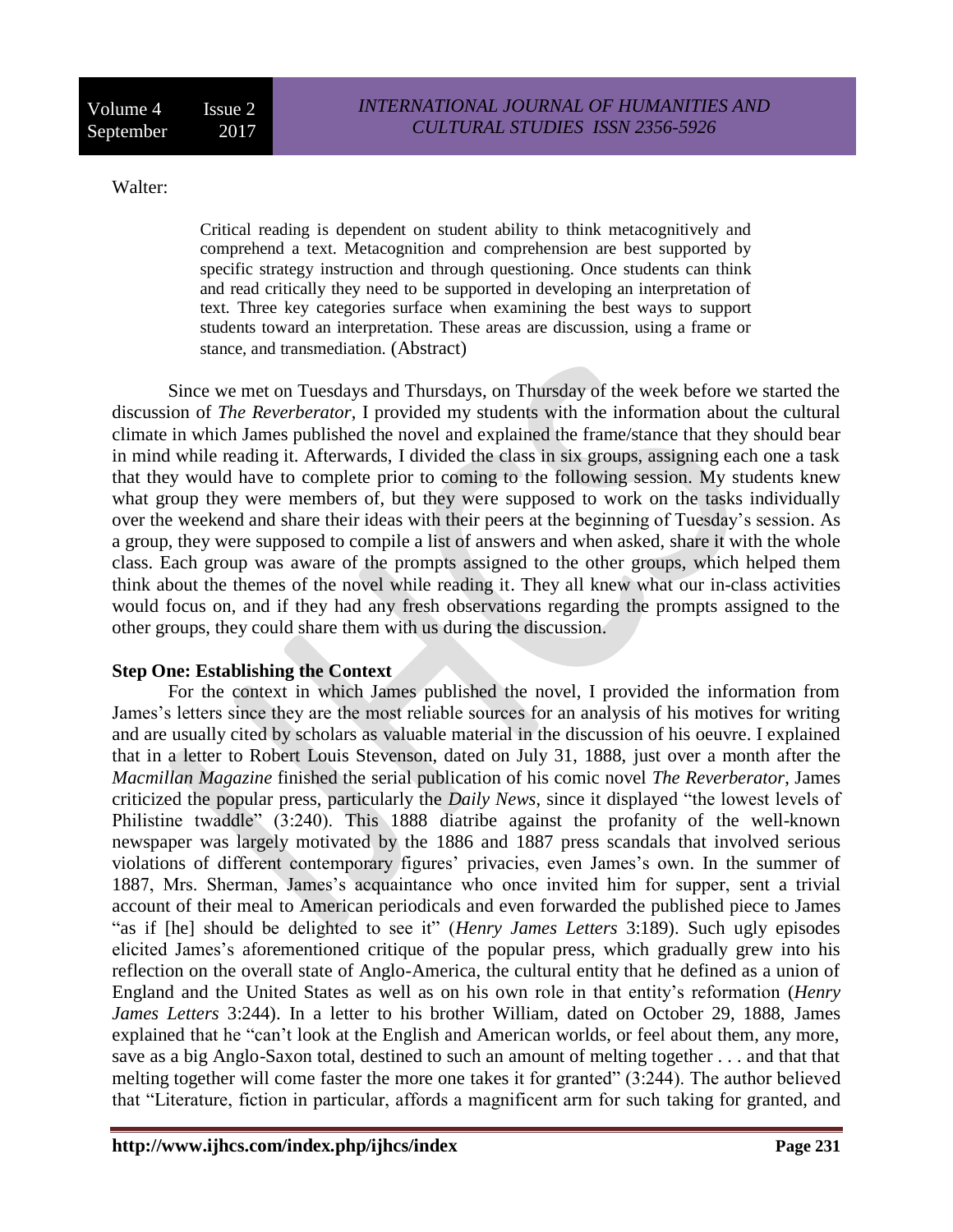one may so do an excellent work with it" (3:244). I pointed out that departing from his earlier writing agenda, focused on the issues of national descent and belonging, James decided to experiment with fluent and hybrid national identities and the elevation of public taste in his late works.

I also explained that this *jeu d'esprit* had been overseen by specialists on late James, very likely because of its brevity and the themes that he explored fully in his seminal works, and I pointed out that it deserved some critical attention.<sup>1</sup> For the readers of the journal who are not familiar with *The Reverberator*, this comic novel explores the relationships between Whitney, Delia, and Francie Dosson, the Bostonian family that resides in the mediocre urban Hotel de l'Univers et de Cheltenham, and their three Parisian friends: George Flack, a reporter for the American tabloid *The Reverberator*, Charles Waterlow, an American painter residing in Paris, and Gaston Probert, a descendant of the Gallicized American expatriates. Since the Dossons enjoy popular American tabloids, they quickly befriend George Flack, whose job is to collect and reveal gossips about the rich and the famous. When Flack takes the Dossons to Waterlow's studio so that the aspiring impressionist painter could see Francie and decide whether she would be a proper model for a portrait, the family meets Probert, Waterlow's close friend, who gradually falls in love with Francie even though he knows that his Gallicized family, keen on titles, formal etiquette, and traditions will not approve of the liberal, informal, and constantly moving Dossons. The crucial problem arises when Flack, whose love for Francie is unrequited since she will marry Probert, publishes the rumors about Probert's family that Francie has naively conveyed to him. Even though Probert's family is devastated, his love for Francie and for the Dossons' flexibility and hybridity prevails.

# **Step Two: Establishing the Frame/Stance**

After informing the class about the cultural climate in which the novel was published and influential criticism on James's late works, I announced that the frame or stance that the class should bear in mind while reading the novel would be its recovery in a way that would provide future readers with an idea on how James promoted national fluidity and hybridity in the novel and to what extent he succeeded in criticizing profanity in Anglo-American popular culture. I explained that when trying to recover any literary text or make a fresh argument on it, we would have to answer some of the significant cultural questions that connected that text with the author's larger oeuvre or culture of the day. Therefore, I assigned the following tasks to the groups, expecting that they would concentrate on them while and upon reading the novel: the first two teams were expected to examine James's portrayal of the Dossons and the hotel, the next two were supposed to focus on James's rendering of the Proberts and their residences, and the last two were asked to think about the ending of the novel and the ideological closure

 $\overline{a}$ 

<sup>&</sup>lt;sup>1</sup>For instance, in her book *Henry James and the Writing of Race and Nation*, Sara Blair cogently argues that James's late engagement with the theater, drama, and theatrical novel, primarily through the publications of *The Tragic Muse* (1888,1891) and *Guy Domville* (1895), testifies to his culture-regenerating efforts, but she does not mention *The Reverberator* in her impressive study.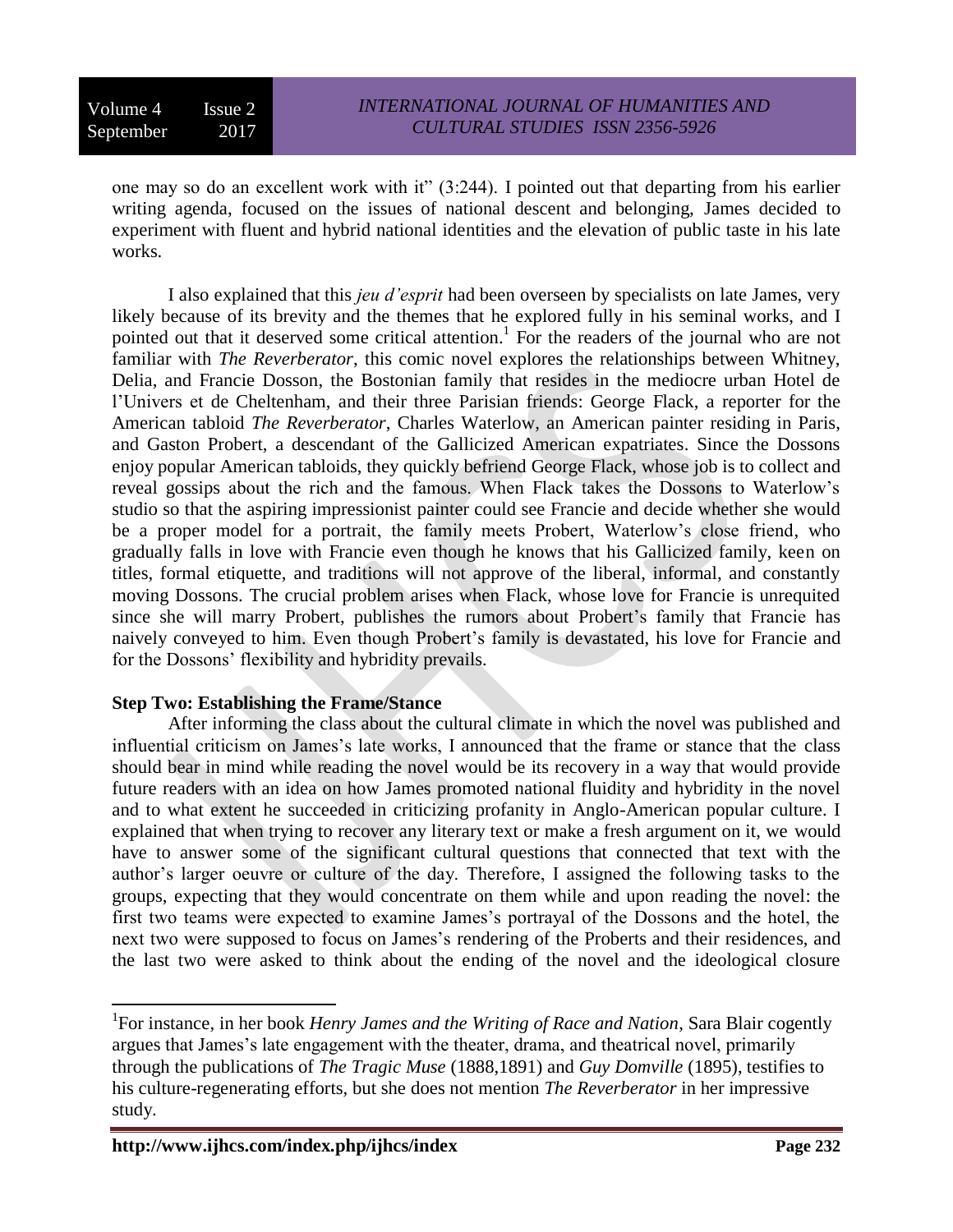proposed in it. Of course, all the teams were welcome to discuss Flack and Waterlow in connection with the assigned prompts since these two characters permeate both communities with the intention to regroup them. What I wanted them to do was mark the passages that deal with these prompts, think about how those passages relate to the frame, and eventually share their observations with the other members of their teams.

## **Step Three: Discussion of Observations**

During the following class period, we discussed the work done over the weekend. The first two groups noticed that James's fluid and hybrid community anchors and develops in the Hotel de l'Univers et de Cheltenham and initially consists of the Dossons only. These teams observed that the Dossons are portrayed as suitable occupants of the urban hotel of mediocre quality. As a backup, they used the narrator's voice:

> The reading-room of the Hotel de l'Univers et de Cheltenham was none too ample, and had seemed to Mr. Dosson from the first to consist principally of a highly-polished floor. . . . It was composed further, to his perception, of a table with a green velvet cloth, of a fireplace with a great deal of fringe and no fire, of a window with a great deal of curtain and no light, and of the *Figaro*, which he couldn't read, and the New York *Herald*, which he had already read. (1)

They noted that the quoted passage portrays the reading room as clean and shiny but not luxurious, and as a common space that attends to the domestic and the foreign visitors alike through the magazines in French and English.

They further reflected on how the space and the Dossons mirror each other. Just like hotels are transitory spaces, Mr. Dosson gives the impression that he is an individual in a constant state of moving, passing by, and going to: "he had an impermanent transitory air, an aspect of weary yet patient non-arrival, even when he sat" (5). They observed that even though the Dossons enjoy traveling, they prefer hotels to private apartments since the former host a great number of people and provide opportunities for socialization. Again, they relied on the narrator's voce for the backup: "they expected to finish the winter in Paris, but had not taken independent apartments, for they had an idea that when you lived that way it was grand but lonely— you didn't meet people on the staircase" (84). They noted that though private rentals would be cozier than hotels, they would not offer the American family the opportunities to enlarge their cosmopolitan community.

These two groups agreed that the description of Delia Dosson reflects certain aspects of the urban hotel as well. They underlined the passage that depicts Delia's clothing style and posture as follows: "Elegance indeed had not been her natural portion, and the Bon Marche and other establishments had to make up for that. . . . She always looked the same; all the contrivances of Paris couldn't fill out that blank, and she held them, for herself, in no manner of esteem" (12). They observed that just like the hotel in which she currently resides, Delia is not elegant and has to use accessories to make herself more appealing. Similar to the standardized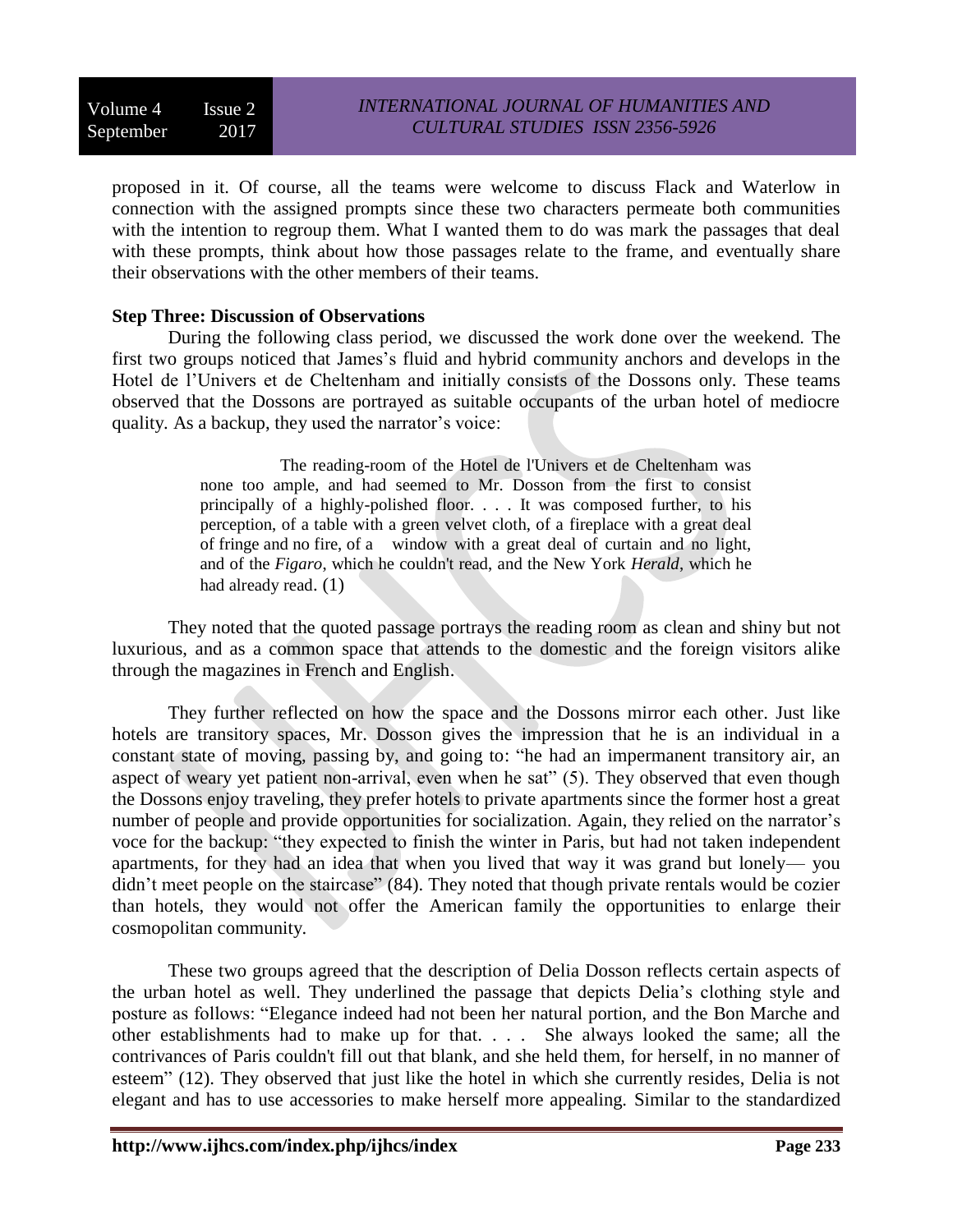hotel rooms, Delia gives the impression that her appearance is always the same. They noticed that the narrator's portrayal of Delia's countenance evokes the image of hotel conference salons: "It was a plain clean round pattern face, marked for recognition among so many only perhaps by a small figure, the sprig on a china plate, that might have denoted deep obstinacy; and yet, with its settled smoothness, it was neither stupid nor hard. It was as calm as a room kept dusted and aired for candid earnest occasions, the meeting of unanimous committees and the discussion of flourishing businesses" (12). Just like conference rooms, Delia's face was of mediocre beauty, but it provided a sense of warmth and tranquility. However, they noted that unlike her sister, Francie is very conspicuous. In the narrator's words, "The girl was exceedingly, extraordinarily pretty, all exempt from traceable likeness to her sister; and there was a brightness in her—a still and scattered radiance— which was quite distinct from what is called animation" (16-17). They concluded that reminiscent of the hotel chandeliers, Francie irradiates a special beauty and light, giving a unique touch to the hotel hallways and banquet rooms.

The two teams assigned to focus on the Proberts and their habitations came up with the following observations. Unlike the Dossons, who try to make a home in every single hotel in which they reside for a season or even longer, the Proberts have lived in their residences in Paris for a long time. While Mr. Dosson does not like collecting objects, Gaston's father is particularly keen on collecting books, periodicals, and antiques that deal with, discuss, or reflect a sense of the past and tradition. The reader realizes that Gaston's "family however had been so completely Gallicized that the affairs of each member of it were the affairs of all the rest, and his father, his sisters and his brothers-in-law had not yet begun sufficiently to regard this scheme as their own for him to feel it substantially his. It was a family in which there was no individual but only a collective property" (41). Gaston's family members are tightly connected with each other, bound by common sacred traditions and possessions, and almost tribal in their lack of permeability. Gaston is always aware of his dual identity—his American ancestry and his French destiny. In order to back this up, the members of these two teams referred to the narrator: "The young man therefore, between two stools, had no clear sitting-place: he wanted to be as American as he could and yet not less French than he was; he was afraid to give up the little that he was and find that what he might be was less. . . At the same time he thought himself sure that the only way to know how it feels to be an American is to try it, *and he had had many a purpose of making the pious pilgrimage*" (41, my italics). I interfered here and underlined that James's language indicates that Gaston's forthcoming decision to propose to Francie, make his family accept the Dossons or at least tolerate their presence, and finally forgive Francie her "transgression" and marry her despite his family's anger, is a unique rite of passage: Gaston begins a pilgrimage through the world of the fluid Americans in order to build his own fluid identity, liberating himself from the Proberts' restrictive Gallicism.

The last two groups, which were supposed to think about the closing pages of the novel, came up with the following observations. The end of the novel celebrates freedom of choice, hybridity, and movement. The groups observed that the catalyst of Gaston's decision to go back to Francie is Waterlow, who encourages Gaston as follows: "Don't you see that she's really of the softest finest material that breathes, that she's a perfect flower of plasticity, that everything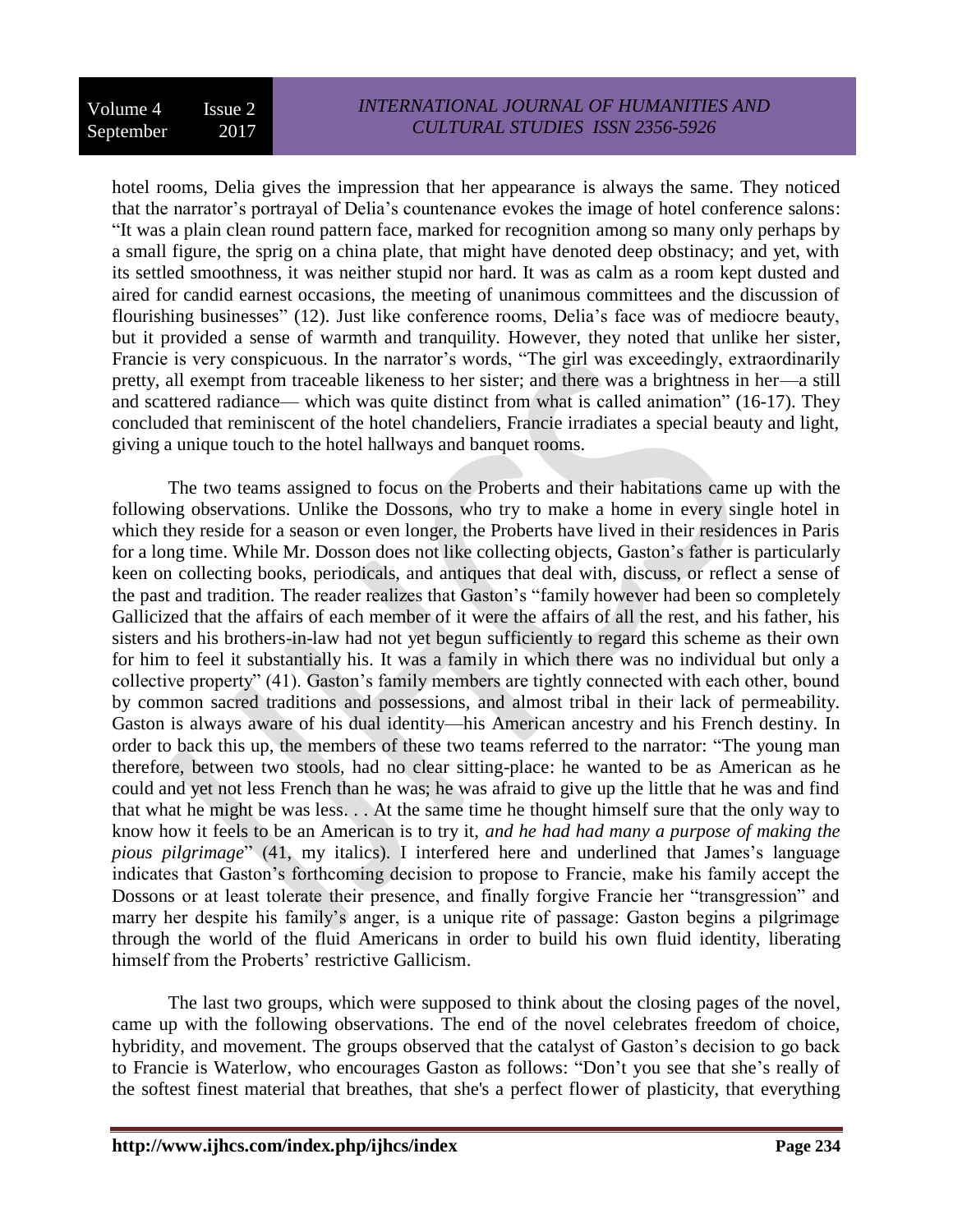you may have an apprehension about will drop away from her like the dead leaves from a rose and that you may make of her any perfect and enchanting thing you yourself have the wit to conceive?" (206). I interfered here and explained that James's language in the passage highlights Francie's beauty and chameleonic flexibility, her openness to growth and development, her recycling (of the found Tauchnitz editions in hotel lobbies) and passing (them) on, and her spreading of the mesmerizing light wherever she goes. The groups further noted that after Gaston joins the Dossons, they decide to move on together, although even at the moment of their departure, "they were even yet not at all clear as to where they were going" (212). The reader can presume that the travelers will temporarily settle in a different place and in a new hotel. Even though the Dossons are not sophisticated intellectuals and have the habit of reading the popular press, they are the winners in the social game portrayed in the novel because their warmth, sincerity, openness to different cultures, and acceptance of others, including the Proberts and Flack, make them appealing to both the author and the readers.

## **Step Four: Transmediation**

After we finished the discussion, I wanted them to pause for several minutes, think about the transmediation of the novel, and discuss it briefly within the groups. What media of expression would be appropriate for adapting this novel and presenting it to the audience? I hoped that considering other genres for the conveyance of the same messages would help them think beyond the box and come up with working hypotheses that would play with the themes of the novel and visual or theatrical techniques that James used. Their ideas were amazing. Some groups suggested that we should create comics based on the novel since James's language is humorous, his observations about human behavior witty, and his casting of characters reminiscent of caricatures. I suggested here that the characters' ways of dressing, facial features, and mannerisms should be emphasized in the comics since that would elicit laughter from the readers and help them get James's messages about the state of popular culture. Some groups opined that this text could be rewritten as a graphic novel since the images of the spaces and even descriptions of cross-cultural encounters could be easily illustrated in shapes and colors and thus help the reader visualize different interiors and the characters' interactions. The other groups suggested that we should experiment with rewriting the novel as a script and casting it as a play, with the narrator who would insert James's metacommentary in the scenes from time to time.

By the time we finished discussing different options for transmediation, the class period had almost drawn to a close. I used the last couple of minutes to advise them to review their notes at home and bring electronic devices to the class on Thursday so that we could look for critical studies of the novel in the library databases and eventually generate potential thesis statements.

#### **Step Five: Research and Brainstorming Thesis Statements**

During the following class period, we looked for the scholarly works on this novel through the databases available on the university libraries' *EBSCOhost* list, and we found very few articles. We carefully read and discussed the abstracts, realizing that scholars had mostly written about James's criticism of people's willingness to share their privacy with journalists (Rubery) and about the hotel as a "disposable space" (Moore). We had to determine what claims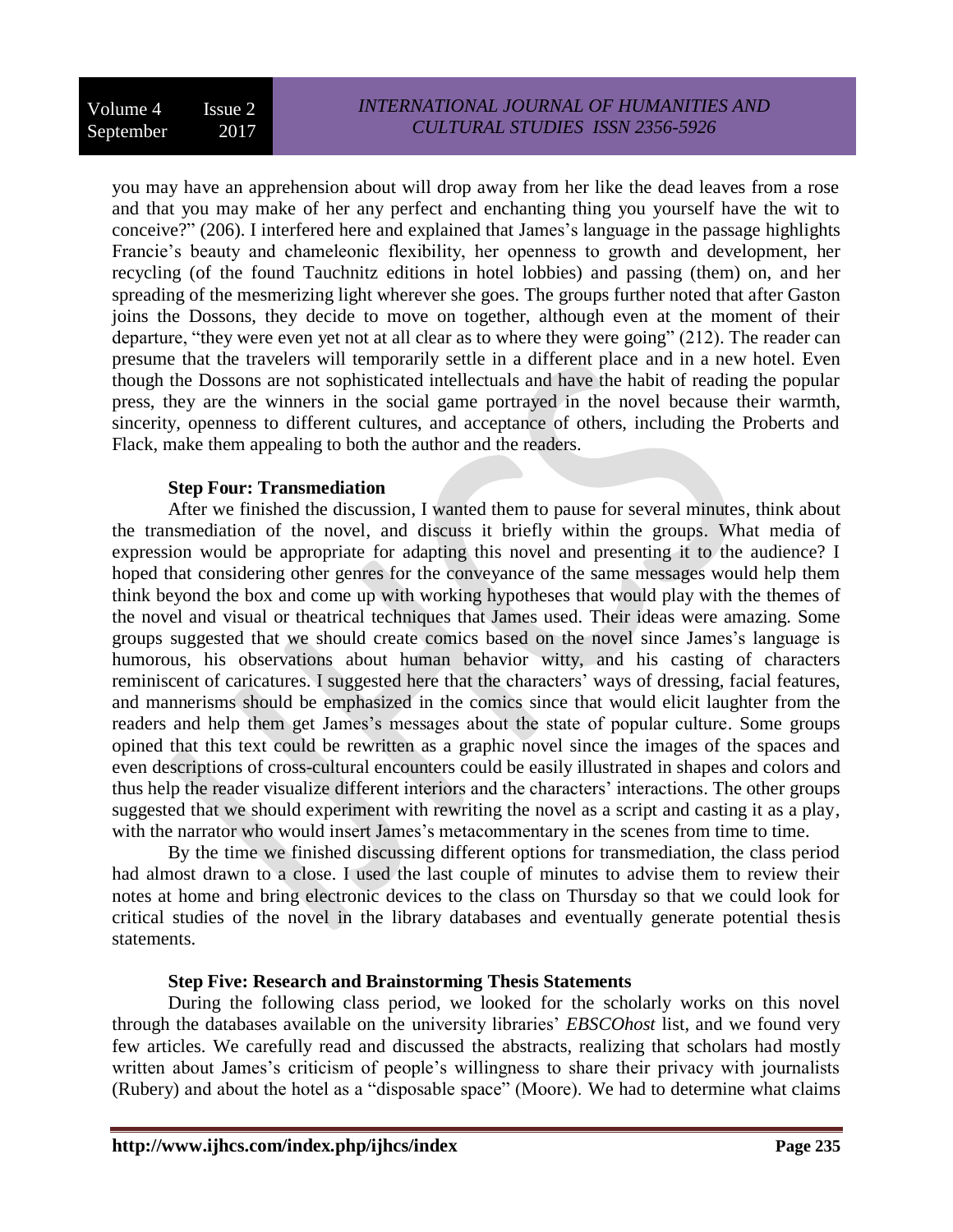we could make that would open new windows of understanding this under-researched novel to prospective readers. Since envisioning the novel as comics in our transmediation activity helped us think about humor in new ways, a few groups opined that we could argue that James's humorous style, brevity, and presentation of characters as caricatures help him dispatch cultural criticism effectively to a wide audience, mocking the unscrupulous practice of tabloids to quickly disseminate offensive articles about people's private lives. Bearing in mind James's transatlantic mission and the possibility of dramatic adaption of the novel, a few groups suggested that we argue that through the multicultural community residing in the hotel and through the hotel as a transient space, James promotes the dissemination of fluidity and hybridity and criticizes national isolationism. I suggested that they should look for Victor Turner's book *Dramas, Fields, and Metaphors: Symbolic Action in Human Society*, in which he defines the concept of "ideological communitas," or a formation that exists within a social structure but provides "the optimal conditions" for the cherishing and practicing of certain ideals and habits (169). So, together we were able to generate a few tentative thesis statements in class, and I was happy to offer the students some suggestions for further research.

My overall impression is that this model of interactive teaching helped students break down the scary process of writing an argumentative research paper into smaller segments and made it easier for them to complete the assignment. Through the combination of individual and collaborative work, homework and in-class activities, researching and analyzing some of the research in class, and brainstorming potential thesis statements within groups, students were able to engage more fully in every step of the process, with more enjoyment and less anxiety. Providing them with the frame/stance helped them think about the larger implications of the issues depicted in the novel and connect their close reading of the text with the author's motives and intentions. The transmediation activity stimulated provocative arguments on Jamesian aesthetics. By the time we finished work that week, they had been better equipped with the critical reading and research methods and more confident about making arguments that have the potential to open new doors of understanding the novel to its future audiences.